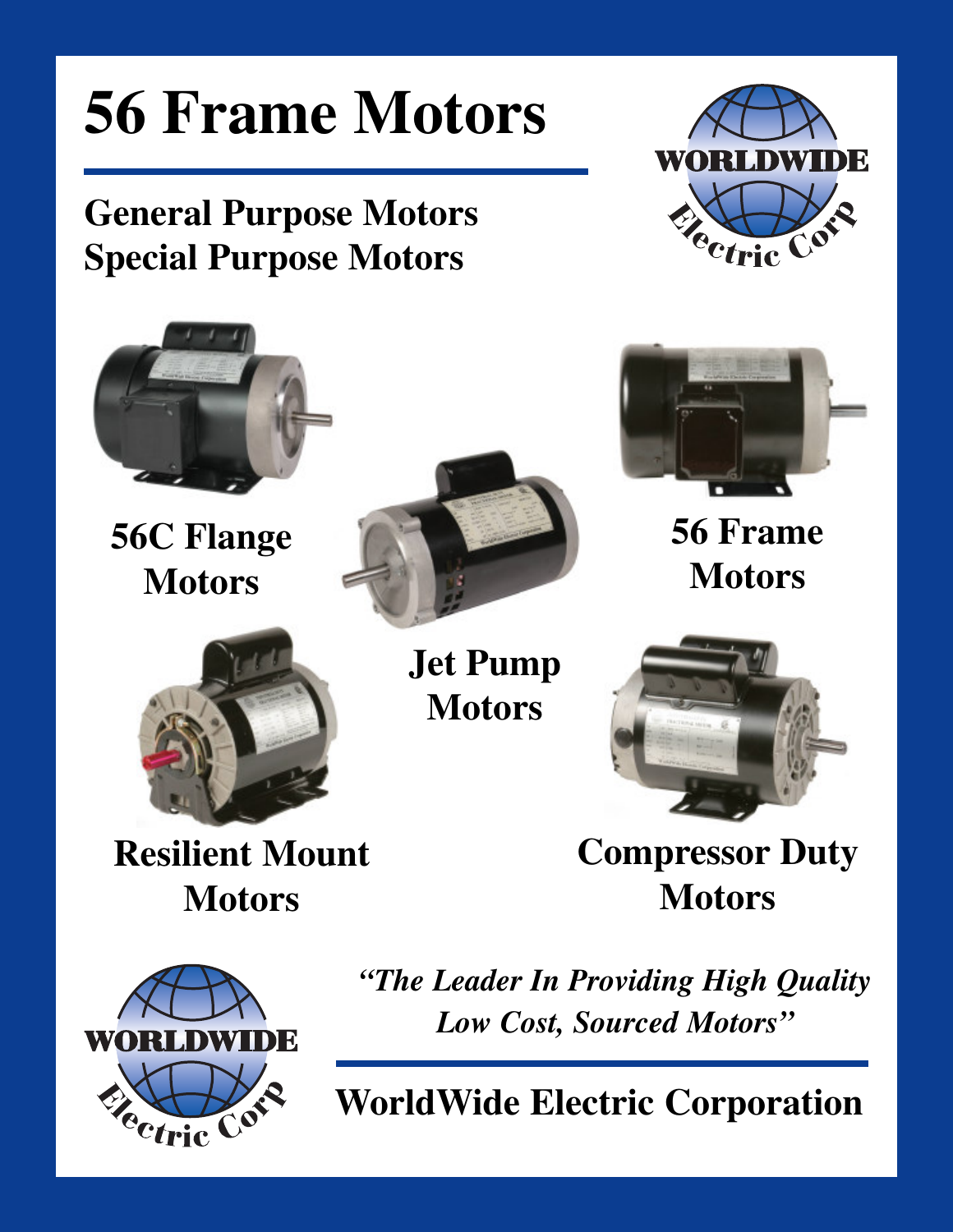



# **56C Flange Motors**

#### **Single Phase - 115/208-230 Volt** Now Available With Manual **56C Frame - TEFC Enclosure**

- Capacitor Start
- Electrically Reversible
- Removable Bolt On Bolt Off Base
- Industrial Gauge Steel Motor Frame & Base

| <b>HP</b>      | <b>RPM</b>                  | Voltage     | <b>Frame</b><br><b>Size</b> | <b>Enclosure</b> | <b>Overload</b> | <b>Service</b><br><b>Factor</b> | <b>Bearing</b> | <b>Model</b><br><b>Number</b> | List *<br><b>Price</b> |
|----------------|-----------------------------|-------------|-----------------------------|------------------|-----------------|---------------------------------|----------------|-------------------------------|------------------------|
| 1/3            | 1800                        | 115/208-230 | 56C                         | <b>TEFC</b>      | <b>NONE</b>     | 1.15                            | <b>BALL</b>    | T13-18-56CB                   | \$219.82               |
| 1/2            | 1800                        | 115/208-230 | 56C                         | <b>TEFC</b>      | <b>NONE</b>     | 1.15                            | <b>BALL</b>    | T12-18-56CB                   | \$231.61               |
| 3/4            | 1800                        | 115/208-230 | 56C                         | TEFC             | <b>NONE</b>     | 1.15                            | BALL           | T34-18-56CB                   | \$252.08               |
| 1              | 1800                        | 115/208-230 | 56C                         | <b>TEFC</b>      | <b>NONE</b>     | 1.15                            | <b>BALL</b>    | T1-18-56CB                    | \$281.25               |
| 1.5            | 1800                        | 115/208-230 | 56C                         | <b>TEFC</b>      | <b>NONE</b>     | 1.15                            | BALL           | T <sub>1.5</sub> -18-56CB     | \$355.18               |
| $\overline{2}$ | 1800                        | 115/208-230 | 56C                         | <b>TEFC</b>      | <b>NONE</b>     | 1.15                            | <b>BALL</b>    | T <sub>2</sub> -18-56CB       | \$432.14               |
|                | <b>With Manual Overload</b> |             |                             |                  |                 |                                 |                |                               |                        |
| 1/3            | 1800                        | 115/208-230 | 56C                         | <b>TEFC</b>      | <b>MANUAL</b>   | 1.15                            | <b>BALL</b>    | T13-18-56CB-OL                | \$232.32               |
| 1/2            | 1800                        | 115/208-230 | 56C                         | <b>TEFC</b>      | <b>MANUAL</b>   | 1.15                            | <b>BALL</b>    | T12-18-56CB-OL                | \$244.11               |
| 3/4            | 1800                        | 115/208-230 | 56C                         | <b>TEFC</b>      | <b>MANUAL</b>   | 1.15                            | <b>BALL</b>    | T34-18-56CB-OL                | \$264.58               |
| 1              | 1800                        | 115/208-230 | 56C                         | <b>TEFC</b>      | <b>MANUAL</b>   | 1.15                            | <b>BALL</b>    | T1-18-56CB-OL                 | \$293.75               |
| 1.5            | 1800                        | 115/208-230 | 56C                         | <b>TEFC</b>      | <b>MANUAL</b>   | 1.15                            | <b>BALL</b>    | T1.5-18-56CB-OL               | \$367.68               |
| $\overline{2}$ | 1800                        | 115/208-230 | 56C                         | <b>TEFC</b>      | <b>MANUAL</b>   | 1.15                            | <b>BALL</b>    | T2-18-56CB-OL                 | \$444.64               |

### **Three Phase - 208-230/460 Volt 56C Frame - TEFC Enclosure**

- Electrically Reversible
- Removable Bolt On Bolt Off Base
- Industrial Gauge Steel Motor Frame & Base

| <b>HP</b> | <b>RPM</b> | Voltage     | <b>Frame</b><br><b>Size</b> | <b>Enclosure</b> | <b>Overload</b> | <b>Service</b><br><b>Factor</b> | <b>Bearing</b> | <b>Model</b><br><b>Number</b> | List <sup>*</sup><br><b>Price</b> |
|-----------|------------|-------------|-----------------------------|------------------|-----------------|---------------------------------|----------------|-------------------------------|-----------------------------------|
| 1/3       | 1800       | 208-230/460 | 56C                         | <b>TEFC</b>      | <b>NONE</b>     | 1.15                            | <b>BALL</b>    | AT13-18-56CB                  | \$200.54                          |
| 1/2       | 1800       | 208-230/460 | 56C                         | <b>TEFC</b>      | <b>NONE</b>     | 1.15                            | <b>BALL</b>    | AT12-18-56CB                  | \$212.98                          |
| 3/4       | 1800       | 208-230/460 | 56C                         | <b>TEFC</b>      | <b>NONE</b>     | 1.15                            | <b>BALL</b>    | AT34-18-56CB                  | \$230.95                          |
|           | 1800       | 208-230/460 | 56C                         | <b>TEFC</b>      | <b>NONE</b>     | 1.15                            | <b>BALL</b>    | AT1-18-56CB                   | \$257.68                          |
| 1.5       | 1800       | 208-230/460 | 56C                         | <b>TEFC</b>      | <b>NONE</b>     | 1.15                            | <b>BALL</b>    | AT1.5-18-56CB                 | \$326.61                          |
| $\bigcap$ | 1800       | 208-230/460 | 56C                         | <b>TEFC</b>      | <b>NONE</b>     | 1.15                            | <b>BALL</b>    | AT2-18-56CB                   | \$384.94                          |

\* Prices In This Brochure Are List - Please Call For Your Multiplier

Overload!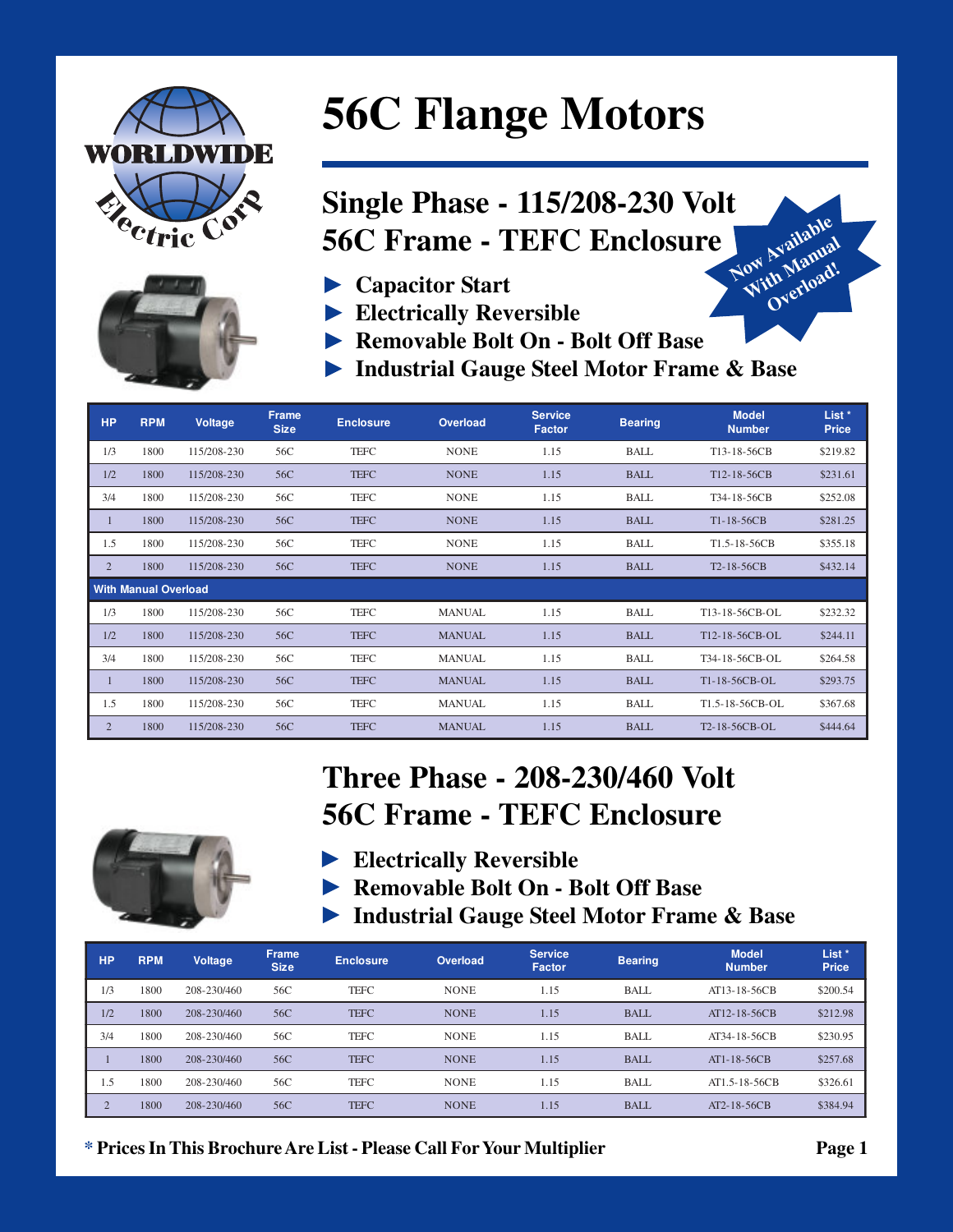

| <b>HP</b>      | <b>RPM</b> | <b>Voltage</b> | <b>Frame</b><br><b>Size</b> | <b>Enclosure</b> | <b>Overload</b> | <b>Service</b><br><b>Factor</b> | <b>Bearing</b> | <b>Model</b><br><b>Number</b> | List <sup>*</sup><br><b>Price</b> |
|----------------|------------|----------------|-----------------------------|------------------|-----------------|---------------------------------|----------------|-------------------------------|-----------------------------------|
| 1/3            | 1800       | 208-230/460    | 56                          | <b>TEFC</b>      | <b>NONE</b>     | 1.15                            | BALL           | AT13-18-56                    | \$180.35                          |
| 1/2            | 1800       | 208-230/460    | 56                          | <b>TEFC</b>      | <b>NONE</b>     | 1.15                            | <b>BALL</b>    | AT12-18-56                    | \$192.26                          |
| 3/4            | 1800       | 208-230/460    | 56                          | <b>TEFC</b>      | <b>NONE</b>     | 1.15                            | BALL           | AT34-18-56                    | \$209.52                          |
|                | 1800       | 208-230/460    | 56                          | <b>TEFC</b>      | <b>NONE</b>     | 1.15                            | <b>BALL</b>    | $AT1 - 18 - 56$               | \$235.12                          |
| 1.5            | 1800       | 208-230/460    | 56                          | <b>TEFC</b>      | <b>NONE</b>     | 1.15                            | BALL           | $AT1.5 - 18 - 56$             | \$301.19                          |
| $\overline{2}$ | 1800       | 208-230/460    | 56                          | <b>TEFC</b>      | <b>NONE</b>     | 1.15                            | <b>BALL</b>    | $AT2-18-56$                   | \$357.14                          |

**\* Prices In This Brochure Are List - Please Call For Your Multiplier Page 2**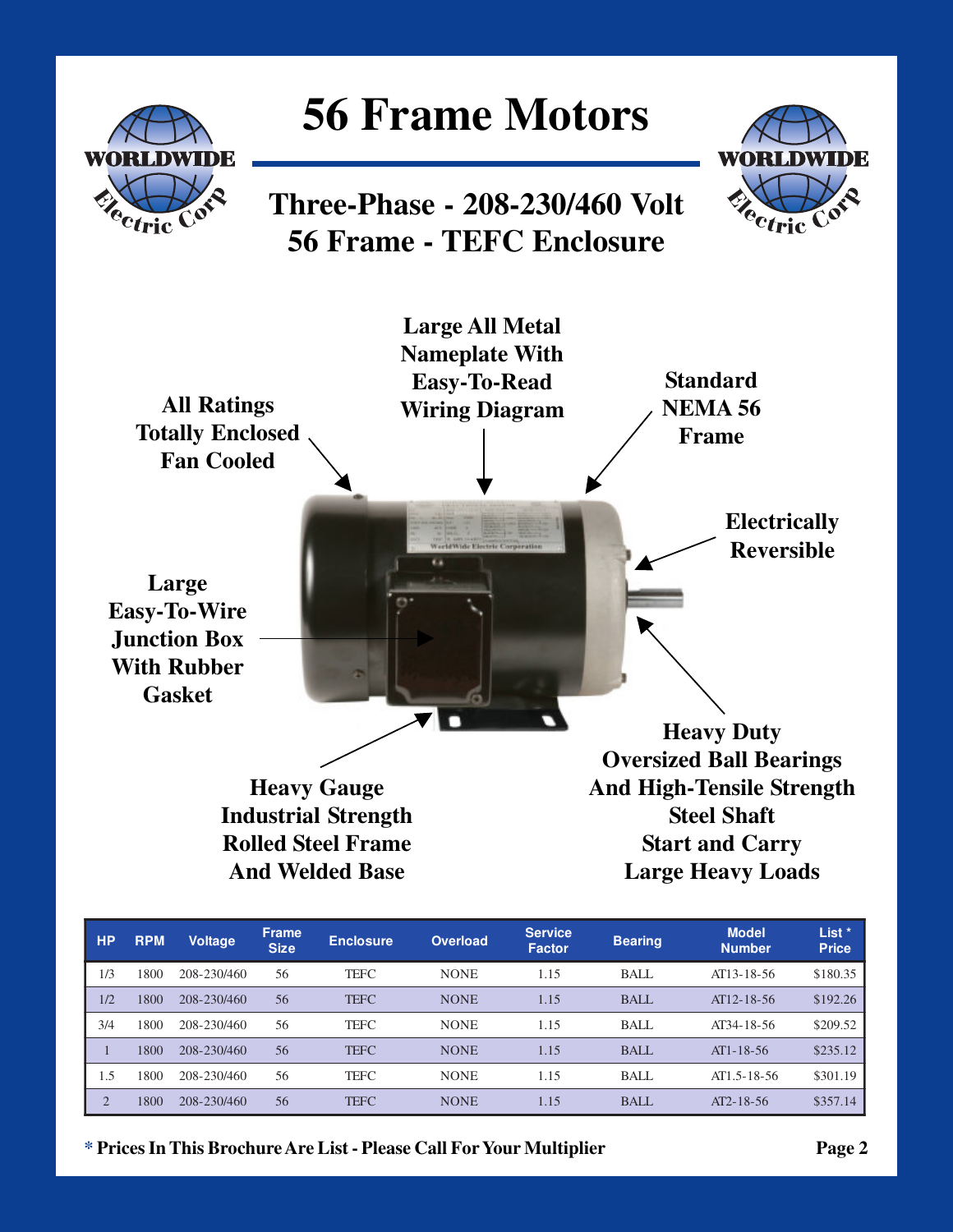# **Compressor Duty Motors**

#### **Single Phase - Ball Bearing 56 Frame - ODP Enclosure**

- **Capacitor Start**
- **Special Purpose Single Rotation**
- **Manual Overload**
- **High Torque Design**
- **Industrial Gauge Steel Motor Frame & Base**





| <b>HP</b> | <b>RPM</b> | <b>Voltage</b> | <b>Frame</b><br><b>Size</b> | <b>Enclosure</b> | <b>Overload</b> | <b>Service</b><br><b>Factor</b> | <b>Bearing</b> | <b>Model</b><br><b>Number</b> | List *<br><b>Price</b> |
|-----------|------------|----------------|-----------------------------|------------------|-----------------|---------------------------------|----------------|-------------------------------|------------------------|
|           | 3600       | 115/208-230    | 56                          | ODP              | <b>MANUAL</b>   | $\cdot$ 0                       | BALL           | $CM2-36-56$                   | \$273.21               |
|           | 3600       | 115/208-230    | 56                          | ODP              | <b>MANUAL</b>   | 1.0                             | BALL           | $CM3-36-56$                   | \$289.94               |
|           | 3600       | 208-230        | 56                          | ODP              | <b>MANUAL</b>   | 1.0                             | <b>BALL</b>    | $CM5-36-56$                   | \$298.04               |

# **Resilient Mount Motors**

### **Single Phase - Ball Bearing 56 Frame - ODP Enclosure**

- **Capacitor Start**
- **Electrically Reversible**
- **Automatic Overload**
- **Resilient (Cradle Base) Mount**
- **Industrial Gauge Steel Motor Frame & Base**



**\* Prices In This Brochure Are List - Please Call For Your Multiplier Page 3**



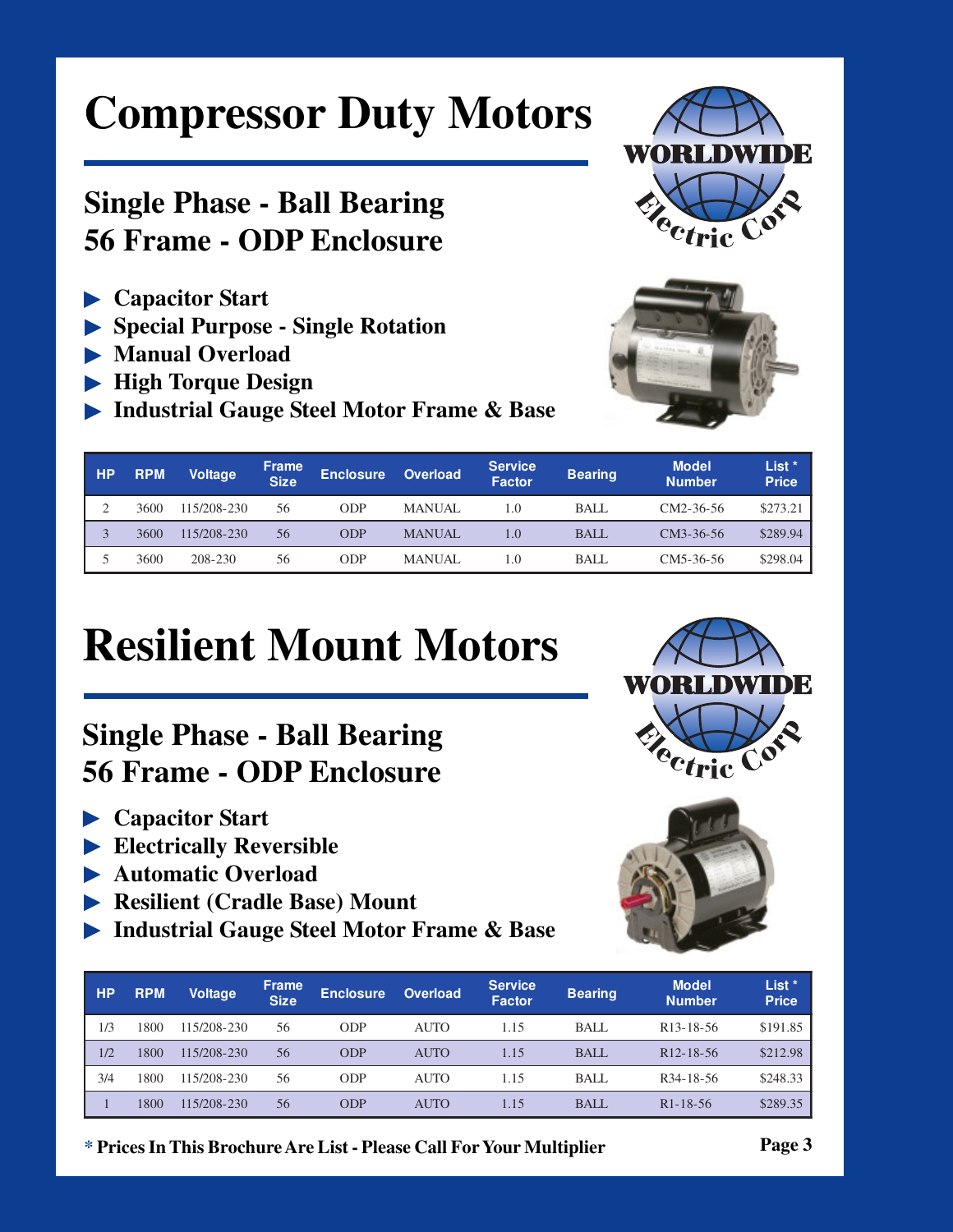



### **Jet Pump Motors**

### **Single Phase - 115/208-230 Volt 56C & 56J Frame ODP & TEFC Enclosure**

- $\blacktriangleright$  Capacitor Start
- Automatic Overload
- ODP Round Body / TEFC Removable Base
- Industrial Gauge Steel Motor Frame
- Stainless Steel Shaft On All 56J Frame Motors

| <b>HP</b>      | <b>RPM</b> | Voltage     | <b>Frame</b><br><b>Size</b> | <b>Enclosure</b> | <b>Overload</b> | <b>Base</b>      | <b>Service</b><br><b>Factor</b> | <b>Bearing</b> | <b>Model</b><br><b>Number</b> | List *<br><b>Price</b> |
|----------------|------------|-------------|-----------------------------|------------------|-----------------|------------------|---------------------------------|----------------|-------------------------------|------------------------|
| 1/3            | 3600       | 115/208-230 | 56C                         | ODP              | <b>AUTO</b>     | <b>NONE</b>      | 1.75                            | <b>BALL</b>    | J13-36-56C                    | \$205.21               |
| 1/3            | 3600       | 115/208-230 | 56C                         | <b>TEFC</b>      | <b>AUTO</b>     | <b>REMOVABLE</b> | 1.15                            | BALL           | TJ13-36-56CB                  | \$192.91               |
| 1/3            | 3600       | 115/208-230 | 56J                         | ODP              | <b>AUTO</b>     | <b>NONE</b>      | 1.75                            | BALL           | J13-36-56J                    | \$205.80               |
| 1/3            | 3600       | 115/208-230 | 56J                         | <b>TEFC</b>      | <b>AUTO</b>     | <b>REMOVABLE</b> | 1.15                            | <b>BALL</b>    | TJ13-36-56JB                  | \$193.45               |
| 1/2            | 3600       | 115/208-230 | 56C                         | <b>ODP</b>       | <b>AUTO</b>     | <b>NONE</b>      | 1.60                            | <b>BALL</b>    | J12-36-56C                    | \$235.94               |
| 1/2            | 3600       | 115/208-230 | 56C                         | <b>TEFC</b>      | <b>AUTO</b>     | <b>REMOVABLE</b> | 1.15                            | BALL           | TJ12-36-56CB                  | \$219.43               |
| 1/2            | 3600       | 115/208-230 | 56J                         | <b>ODP</b>       | <b>AUTO</b>     | <b>NONE</b>      | 1.60                            | <b>BALL</b>    | J12-36-56J                    | \$237.50               |
| 1/2            | 3600       | 115/208-230 | 56J                         | <b>TEFC</b>      | <b>AUTO</b>     | <b>REMOVABLE</b> | 1.15                            | <b>BALL</b>    | TJ12-36-56JB                  | \$220.85               |
| 3/4            | 3600       | 115/208-230 | 56C                         | ODP              | <b>AUTO</b>     | <b>NONE</b>      | 1.50                            | BALL           | J34-36-56C                    | \$249.93               |
| 3/4            | 3600       | 115/208-230 | 56C                         | <b>TEFC</b>      | <b>AUTO</b>     | <b>REMOVABLE</b> | 1.15                            | <b>BALL</b>    | TJ34-36-56CB                  | \$232.15               |
| 3/4            | 3600       | 115/208-230 | 56J                         | ODP              | <b>AUTO</b>     | <b>NONE</b>      | 1.50                            | <b>BALL</b>    | J34-36-56J                    | \$251.49               |
| 3/4            | 3600       | 115/208-230 | 56J                         | <b>TEFC</b>      | <b>AUTO</b>     | <b>REMOVABLE</b> | 1.15                            | <b>BALL</b>    | TJ34-36-56JB                  | \$233.57               |
| $\mathbf{1}$   | 3600       | 115/208-230 | 56C                         | <b>ODP</b>       | <b>AUTO</b>     | <b>NONE</b>      | 1.40                            | <b>BALL</b>    | J1-36-56C                     | \$273.96               |
| $\mathbf{1}$   | 3600       | 115/208-230 | 56C                         | <b>TEFC</b>      | <b>AUTO</b>     | <b>REMOVABLE</b> | 1.15                            | <b>BALL</b>    | TJ1-36-56CB                   | \$253.99               |
| $\mathbf{1}$   | 3600       | 115/208-230 | 56J                         | <b>ODP</b>       | <b>AUTO</b>     | <b>NONE</b>      | 1.40                            | <b>BALL</b>    | $J1-36-56J$                   | \$275.53               |
| $\mathbf{1}$   | 3600       | 115/208-230 | 56J                         | <b>TEFC</b>      | <b>AUTO</b>     | <b>REMOVABLE</b> | 1.15                            | <b>BALL</b>    | TJ1-36-56JB                   | \$255.41               |
| 1.5            | 3600       | 115/208-230 | 56C                         | ODP              | <b>AUTO</b>     | <b>NONE</b>      | 1.30                            | <b>BALL</b>    | J1.5-36-56C                   | \$343.83               |
| 1.5            | 3600       | 115/208-230 | 56C                         | TEFC             | <b>AUTO</b>     | <b>REMOVABLE</b> | 1.15                            | <b>BALL</b>    | TJ1.5-36-56CB                 | \$317.50               |
| 1.5            | 3600       | 115/208-230 | 56J                         | ODP              | <b>AUTO</b>     | <b>NONE</b>      | 1.30                            | BALL           | J1.5-36-56J                   | \$337.58               |
| 1.5            | 3600       | 115/208-230 | 56J                         | <b>TEFC</b>      | <b>AUTO</b>     | <b>REMOVABLE</b> | 1.15                            | <b>BALL</b>    | TJ1.5-36-56JB                 | \$311.82               |
| $\overline{2}$ | 3600       | 115/208-230 | 56C                         | <b>ODP</b>       | <b>AUTO</b>     | <b>NONE</b>      | 1.20                            | <b>BALL</b>    | J2-36-56C                     | \$379.54               |
| $\overline{2}$ | 3600       | 115/208-230 | 56C                         | <b>TEFC</b>      | <b>AUTO</b>     | <b>REMOVABLE</b> | 1.15                            | <b>BALL</b>    | TJ2-36-56CB                   | \$349.98               |
| $\overline{2}$ | 3600       | 115/208-230 | 56J                         | <b>ODP</b>       | <b>AUTO</b>     | <b>NONE</b>      | 1.20                            | <b>BALL</b>    | $J2-36-56J$                   | \$370.24               |
| $\overline{2}$ | 3600       | 115/208-230 | 56J                         | <b>TEFC</b>      | <b>AUTO</b>     | <b>REMOVABLE</b> | 1.15                            | <b>BALL</b>    | TJ2-36-56JB                   | \$341.52               |

\* Prices In This Brochure Are List - Please Call For Your Multiplier